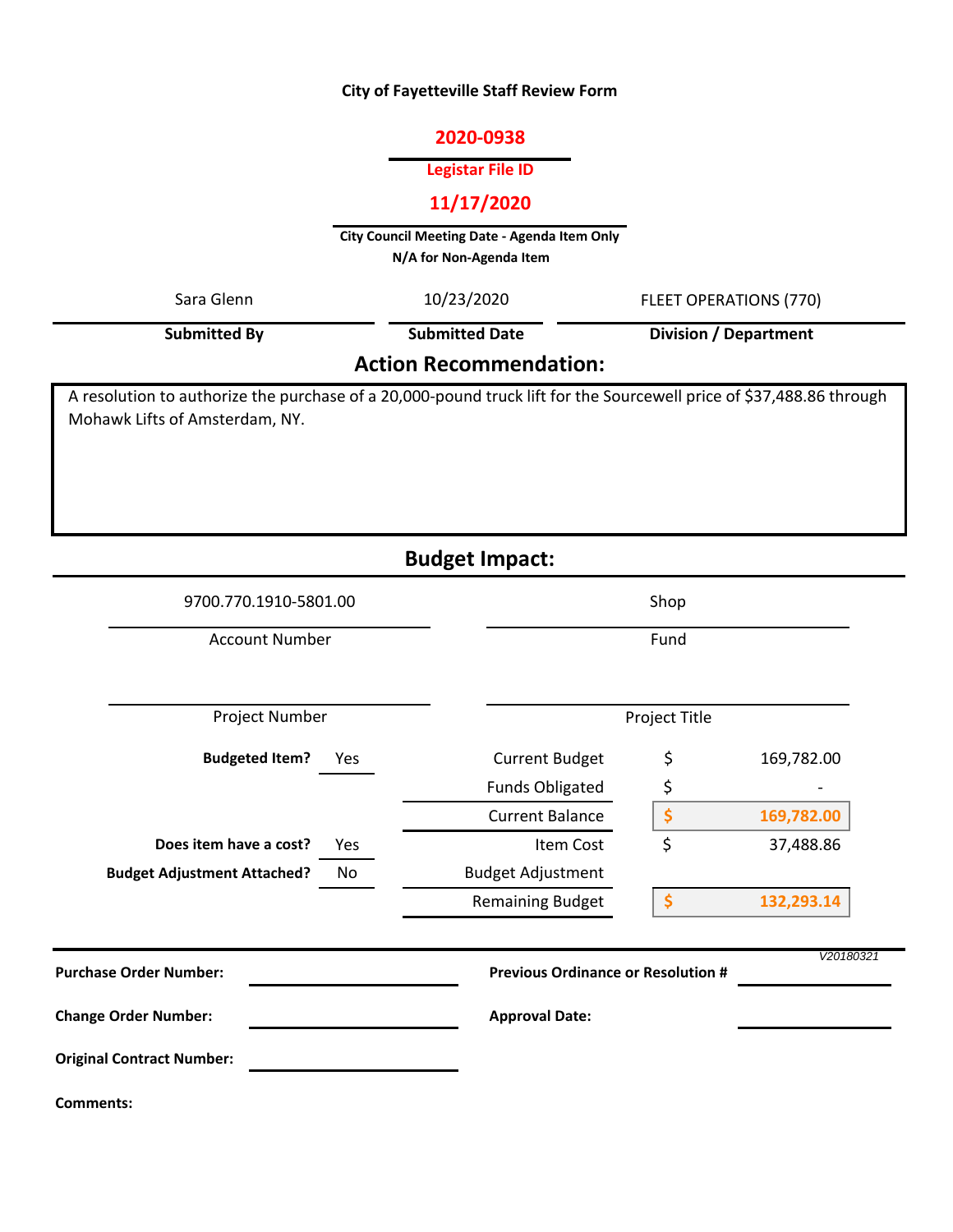

### **MEETING OF NOVEMBER 17, 2020**

**TO:** Mayor and City Council

| <b>SUBJECT:</b> | <b>Purchase of a Truck Lift for the Fleet Shop</b> |
|-----------------|----------------------------------------------------|
| DATE:           | October 23, 2020                                   |
| <b>FROM:</b>    | Sara Glenn, Fleet Operations Superintendent        |
| <b>THRU:</b>    | Terry Gulley, Director of Transportation           |
| 1U.             | <b>Mayor and City Council</b>                      |

### **RECOMMENDATION:**

Council approve the purchase of a 20,000-pound truck lift for the Sourcewell price of \$37,488.86 through Mohawk Lifts of Amsterdam, NY.

### **BACKGROUND:**

Fleet currently has a truck lift that is rated for 15,000-pounds. This lift is utilized in the bay of our technician that is responsible for the 150 light-medium duty trucks. Over the years these types of vehicles have slowly gotten heavier, especially when utility bodies are included.

#### **DISCUSSION:**

Fleet's current lift is no longer safe to lift many of light-medium duty trucks and have a technician work underneath it. The only other option is to move to the large parallelogram, which is often being used for the heavy trucks. This is causing wait times for technicians and longer down times for vehicles.

Providing the 20,000-pound lift will relieve any kind of wait or back up for the large lift and it will be safer. This new lift includes a weight gauge to ensure the vehicle is not over the limit prior to it being lifted. Fleet values the hard work and skills of our technicians, we want to ensure their safety and upgrading to this lift is one way we can do that.

#### **BUDGET/STAFF IMPACT:**

Fleet has ample funds for this purchase due to the decision to wait on different item.

## **Attachments:**

Sourcewell Quote from Mohawk Lifts Example photo of current lift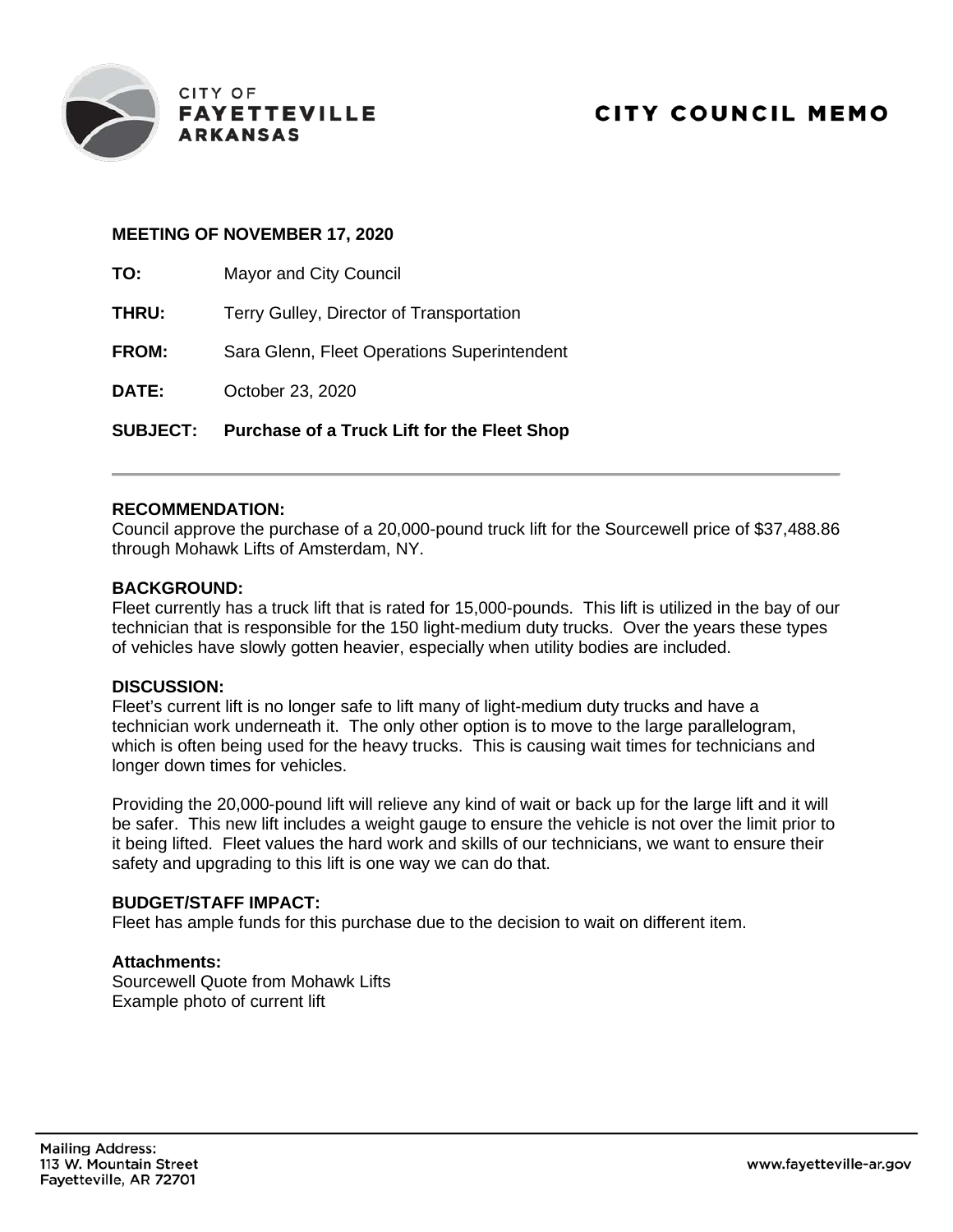

Vendor: **MOHAWK RESOURCES LTD**<br>
65 Vrooman Ave, PO Box 110<br>
65 Vrooman Ave, PO Box 110 65 Vrooman Ave, PO Box 110<br>
Amsterdam, NY 12010 Amsterdam, NY 12010 Phone: 800-833-2006 Fax: 518-842-1289 Contact: Zach Perlstein x 1600 Email: zach@mohawklifts.com

**BILL TO** Winston McGowan City of Fayetteville Fleet Operations 479-444-3496 wmcgowan@fayetteville-ar.gov 113 W Mountain Rd., Fayetteville AR 72701

# Awarded Contract Contract # 013020-MRL

## **013020-MRL Sourcewell Contract #**

Quote No: F'VILLE(TP20-AR)

**QUOTATION**

**04/14/2020 - 04/13/2024**

**TOTAL \$ 37,488.86**

City of Fayetteville Fleet Operations 113 W Mountain Rd., Fayetteville AR 72701 **SHIP TO** Winston McGowan 479-444-3496 wmcgowan@fayetteville-ar.gov

| <b>Shipping Method</b> | <b>Shipping Terms</b>            | <b>Lead Time</b>  | <b>Payment Terms</b> |  |
|------------------------|----------------------------------|-------------------|----------------------|--|
| Best Wav               | FOB Destination, Freight Prepaid | 10-14 Weeks ARCO* | <b>Net 30</b>        |  |

| <b>Part Number</b>                                                                                                                            | <b>Description</b>                                                                                      | Qty            |    | <b>List Price</b> | <b>Purchase Price</b> |                     | <b>Total</b> |
|-----------------------------------------------------------------------------------------------------------------------------------------------|---------------------------------------------------------------------------------------------------------|----------------|----|-------------------|-----------------------|---------------------|--------------|
| 020-020-000                                                                                                                                   | TP-20 - 20,000lb Cap 2-Post - 3 Stage Arms                                                              | $\mathbf{1}$   | \$ | 39,275.00         | \$<br>33,118.35       | \$                  | 33,118.35    |
| Installation                                                                                                                                  | Installation                                                                                            | $\mathbf{1}$   | \$ | 2,625.00          | \$<br>2,625.00        | \$                  | 2,625.00     |
| 020-011-015                                                                                                                                   | In-Floor Hydraulic Lines (Stainless Steel), TP-20                                                       | $\mathbf{1}$   | \$ | 895.00            | \$<br>754.70          | \$                  | 754.70       |
| 601-440-019                                                                                                                                   | Weight Indicating Pressure Gauge (TP-20, TP-26, TP-30) 4" Diameter                                      | $\mathbf{1}$   | \$ | 175.00            | \$<br>147.57          | \$                  | 147.57       |
| 009-030-043                                                                                                                                   | Two Post Swing Arm Head Guard (Set of 4)                                                                | n/c            | \$ | 40.00             | \$<br>33.73           |                     | No Charge    |
| ZZ1035-A-005                                                                                                                                  | Lift Pad - Rubber - Adjustable Screw Type - 8" to 11-1/8" Adj. Riser<br>(LC12/LMF / TP16 / TP18 / TP20) | $\overline{4}$ | \$ | 250.00            | \$<br>210.81          | $\ddot{\mathsf{S}}$ | 843.24       |
|                                                                                                                                               |                                                                                                         |                |    |                   |                       |                     |              |
|                                                                                                                                               |                                                                                                         |                |    |                   |                       |                     |              |
|                                                                                                                                               |                                                                                                         |                |    |                   |                       |                     |              |
|                                                                                                                                               |                                                                                                         |                |    |                   |                       |                     |              |
| *After Receipt of Completed Order - When applicable, includes signed quote, data sheets and<br><b>SUBTOTAL</b><br>receipt of required payment |                                                                                                         |                |    |                   | \$                    | 37,488.86           |              |
| Sales Tax (if applicable)                                                                                                                     |                                                                                                         |                |    |                   |                       |                     |              |
| <b>NOTES:</b><br>Credit Card Fee**                                                                                                            |                                                                                                         |                |    |                   |                       |                     |              |

[Click here for Mohawk Resources Federal Form W-9:](https://mohawklifts.com/library/Mohawk_Resources_W-9.pdf) **www.mohawklifts.com/Mohawk-W9**

*This quotation is subject to the terms and conditions noted on the following page*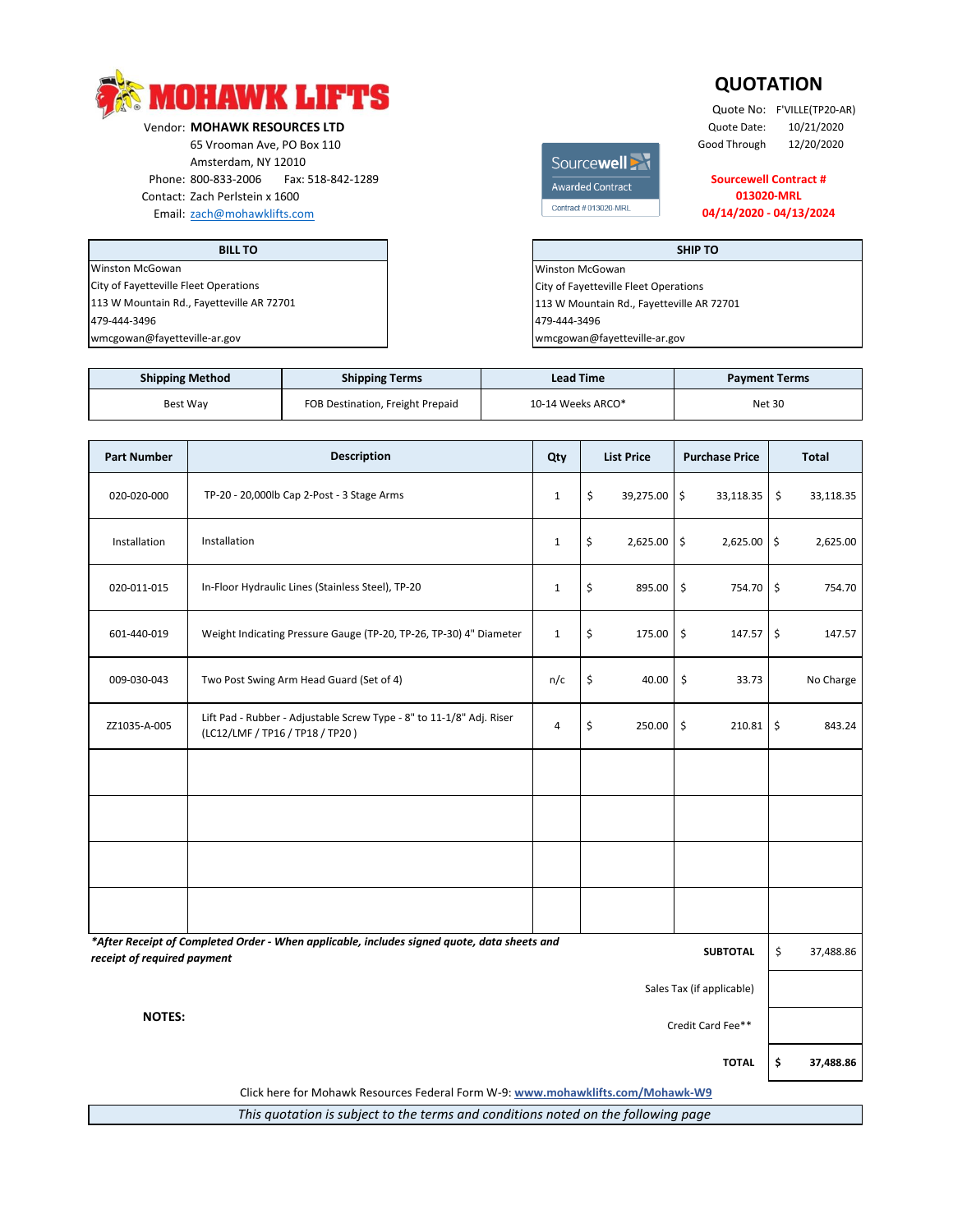#### *FINANCING OPTIONS*

| <b>FINANCE TO OWN - \$1 BUYOUT</b>        |                 |          |          |  |  |
|-------------------------------------------|-----------------|----------|----------|--|--|
| 24 mo                                     | 36 mo           | 48 mo    | 60 mo    |  |  |
| \$1,682.72                                | \$1,148.81      | \$888.86 | \$733.32 |  |  |
| FIRST YEAR SECTION 179 TAX DEDUCTION**    | ( \$13, 121.10) |          |          |  |  |
| <b>COST AFTER SECTION 179 TAX SAVINGS</b> | 24,367.76       |          |          |  |  |

\*\*Assumes 35% Tax Rate

This example was provided to Mohawk Lifts by GreatAmerica Financial Services ("GreatAmerica"), to whom we regularly refer certain customers interested in financing purchases from us. Actual financing terms and arrangements are proposed by GreatAmerica at the time of credit application. Mohawk does not participate in the credit application or credit decision process, which is solely between our customer and GreatAmerica. Mohawk does not have any ownership interest in Great America and Mohawk does not receive any referral fees or other compensation from GreatAmerica. Our referral to GreatAmerica is solely as a convenience to our customers interested in financing purchases from Mohawk. It is not a condition of this transaction that the customer finance its purchase or finance with GreatAmerica.

#### *TERMS AND CONDITIONS*

This order is subject to the General Terms and Conditions of Sale and Warranties found at www.mohawklifts.com/terms and www.mohawklifts.com/warranty

**Terms and Conditions of this signed quote/proposal to govern Transaction until such time as said Contract is executed between Mohawk Resources Ltd and Suffolk.**

#### *Delivery and Installation*

➢A fork truck must be supplied at the offload site to unload the equipment from the freight carriers' trailer and if applicable for the installation.

>The Customer is responsible for inspecting all Products at the time of delivery and before signing the delivery receipt, freight bill, or bill of lading. Should the customer determine at the time of delivery that any items are damaged or missing the Customer must note the item, discrepancy, or condition on the delivery receipt, freight bill, or bill of lading. Mohawk is not responsible for missing or damaged products when the Customer has signed the delivery receipt, freight bill, or bill of lading in good condition.

➢Quoted installation does not include electrical hook-up or any concrete work which may be required. Electrical and any concrete work that may be required must be preformed prior to installer's appointment date.

➢Quoted Installation does not include any unforeseen circumstances such as plumbing, electrical, in floor heat, rebar, steel structures, drain, or drain slopes in the existing floor. Installation price is subject to change if the lift is unable to be installed at the time of scheduled appointment, if the shop condition is not ready for installation (lack of adequate concrete, no electrical service, etc), or any other condition which would require additional return trips by the installer.

➢Price does not include Sales tax (unless applicable), duties, brokerage, or any other fees.

➢Any and all permits, licenses, fees, etc. are the Customers' responsibility

#### *PAYMENT*

Payment for your equipment, including installation, is due with order or prior to shipping.

Payment can be made by certified check or wire transfer.

**\*\*VISA or MasterCard** accepted for orders less than \$18,000.00. A 3.25% processing fee will apply.

#### **Acknowledged and Accepted by:**

| Signature:                                                        | Will accept PO in place of signature             | Date:  |  |  |
|-------------------------------------------------------------------|--------------------------------------------------|--------|--|--|
| Name (printed):                                                   |                                                  | Title: |  |  |
| Phone:                                                            |                                                  | Email: |  |  |
| To place your order, please return a signed copy of the quote to: |                                                  |        |  |  |
| <b>MOHAWK RESOURCES LTD.</b>                                      |                                                  |        |  |  |
| PO Box 110, Amsterdam, NY 12010                                   |                                                  |        |  |  |
|                                                                   | Email orders@mohawklifts.com or Fax 518-842-1289 |        |  |  |

#### *BUY ONCE. BUY RIGHT. BUY A MOHAWK!*